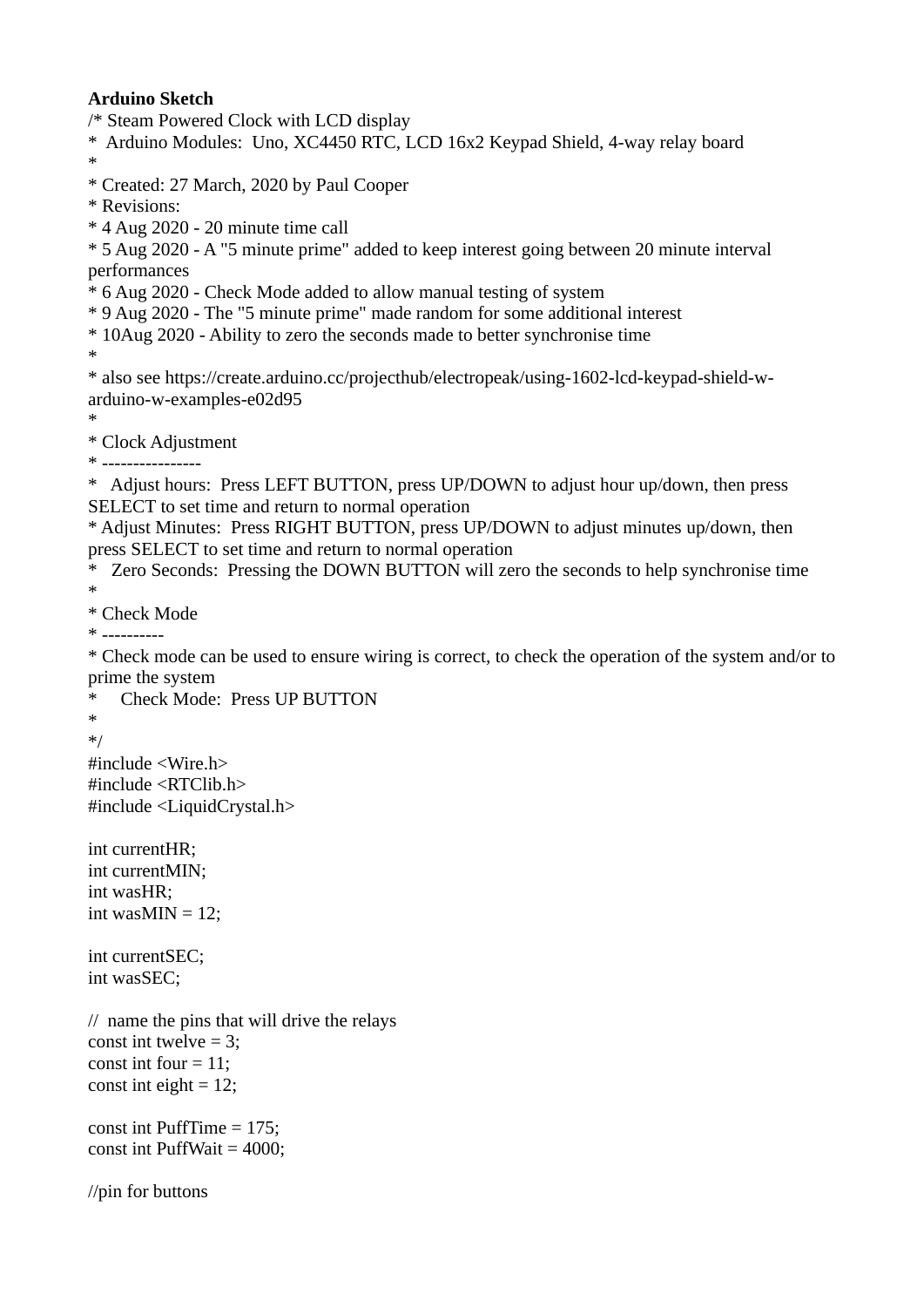```
#define buttonPRESSED A0
//button constants
#define btnRT 0 // need to test each board as there can be differences.
#define btnUP 99 // example for when testing if/which button pushed....
#define btnDN 257 // if (btnPRESSED > btnRT-50) && btnPRESSED < btnRT+50) {.......
#define btnLT 410
#define btnSET 640
#define btnNONE 1023
//
int btnPRESSED = 0;
RTC_DS1307 rtc:
DateTime now;
// declare the pins used by the LCD panel
LiquidCrystal lcd(8, 9, 4, 5, 6, 7); 
// pin 10 is display control - high is ON, low is DIM
void setup() {
  Serial.begin(57600);
 lcd.begin(16, 2); // start the lcd library
  lcd.setCursor(0,0);
  lcd.print("@ the 3rd stroke"); // print welcome message
  lcd.setCursor(0,1);
  lcd.print("...it will be...");
  delay(2000);
  randomSeed(analogRead(1)); //using A1 to randomise
  pinMode(A2, OUTPUT);
  pinMode(A3, OUTPUT);
 analogWrite(A2, 0); // set to GND for RTC module
  analogWrite(A3, 255); // set to 5V for RTC module
  pinMode(four, OUTPUT);
  pinMode(eight, OUTPUT);
  pinMode(twelve, OUTPUT);
  rtc.begin(); // start the RTC library
  delay(250);
 if (! rtc.isrunning()) {
   lcd.setCursor(0,0);
   lcd.print("RTC NOT running!");
   lcd.setCursor(0,1);
   lcd.print(":-( ");
  while (1);
  }
  lcd.clear();
}
void loop() {
 lcd.setCursor(0,0);
 lcd.print(" Steam Clock ");
```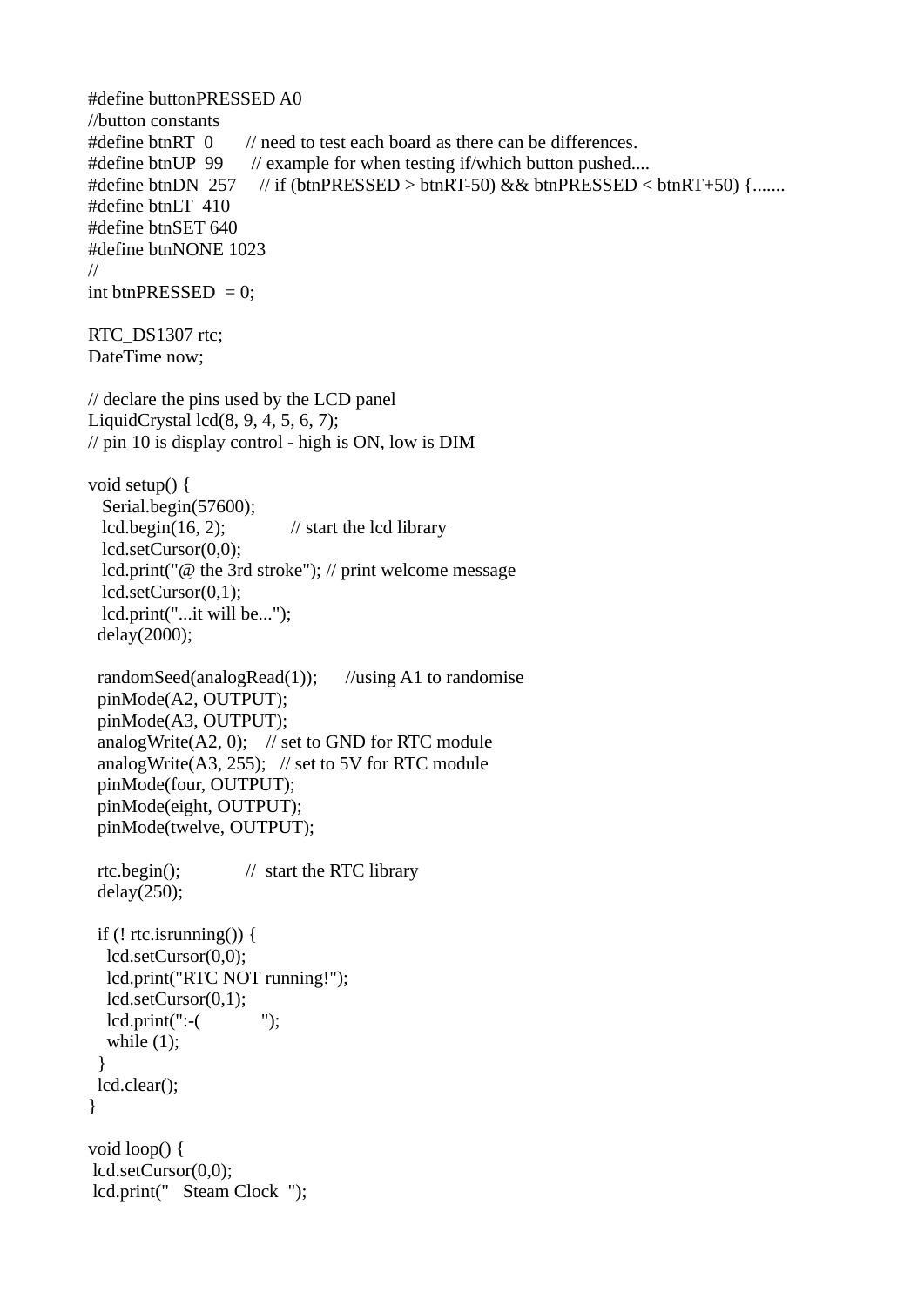```
 displayTIME();
if (currentMIN != wasMIN) {
 if (currentMIN == 20) twentypast();
 if (currentMIN == 40) twentyto();
 if (currentMIN == 0) oclock();
 if (currentMIN == 5 || currentMIN == 10) DoAPuff();
 if (currentMIN == 15 || currentMIN == 25) DoAPuff();
 if (currentMIN == 30 \parallel currentMIN == 35) DoAPuff();
 if (currentMIN == 45 || currentMIN == 50) DoAPuff();
 if (currentMIN == 55) DoAPuff();
  wasHR = currentHR;
  wasMIN = currentMIN;
  wasSEC = currentSEC;
 }
 btnPRESSED = analogRead(A0); if (btnPRESSED > (btnLT-50) && btnPRESSED < (btnLT+50)) {adjustHOURS();} //selection 
button
  if (btnPRESSED > (btnRT-50) && btnPRESSED < (btnRT+50) {adjustMINUTES(); }
   if (btnPRESSED > (btnDN-50) && btnPRESSED < (btnDN+50) {zeroSECONDS(); }
   if (btnPRESSED > (btnUP-50) && btnPRESSED < (btnUP+50) \{chkMODE():\} delay(500); 
} // end void loop ()
void displayTIME() {
DateTime time = rtc.now();
currentHR = time.hour);currentMIN = time.minute(); currentSEC = time.second();
 lcd.setCursor(4,1);
if (currentHR < 10) {lcd.print("0");}
 lcd.print(currentHR);
 lcd.print(':');
if (currentMIN <10) \{lcd.print("0");\} lcd.print(currentMIN);
 lcd.print(".");
if (currentSEC \leq 10) {lcd.print("0"); }
 lcd.print(currentSEC);
 lcd.print(" ");
}
void DoAPuff() {
  int ranTime;
 ranTime = random(1,3); if (ranTime == 1) {digitalWrite(twelve, HIGH), delay(random(75, PuffTime)), 
digitalWrite(twelve, LOW);}
  if (ranTime == 2) {digitalWrite(four, HIGH); delay(random(75, PuffTime)); digitalWrite(four, 
LOW:}
  if (ranTime == 3) {digitalWrite(eight, HIGH); delay(random(75, PuffTime)); digitalWrite(eight, 
LOW; }
}
```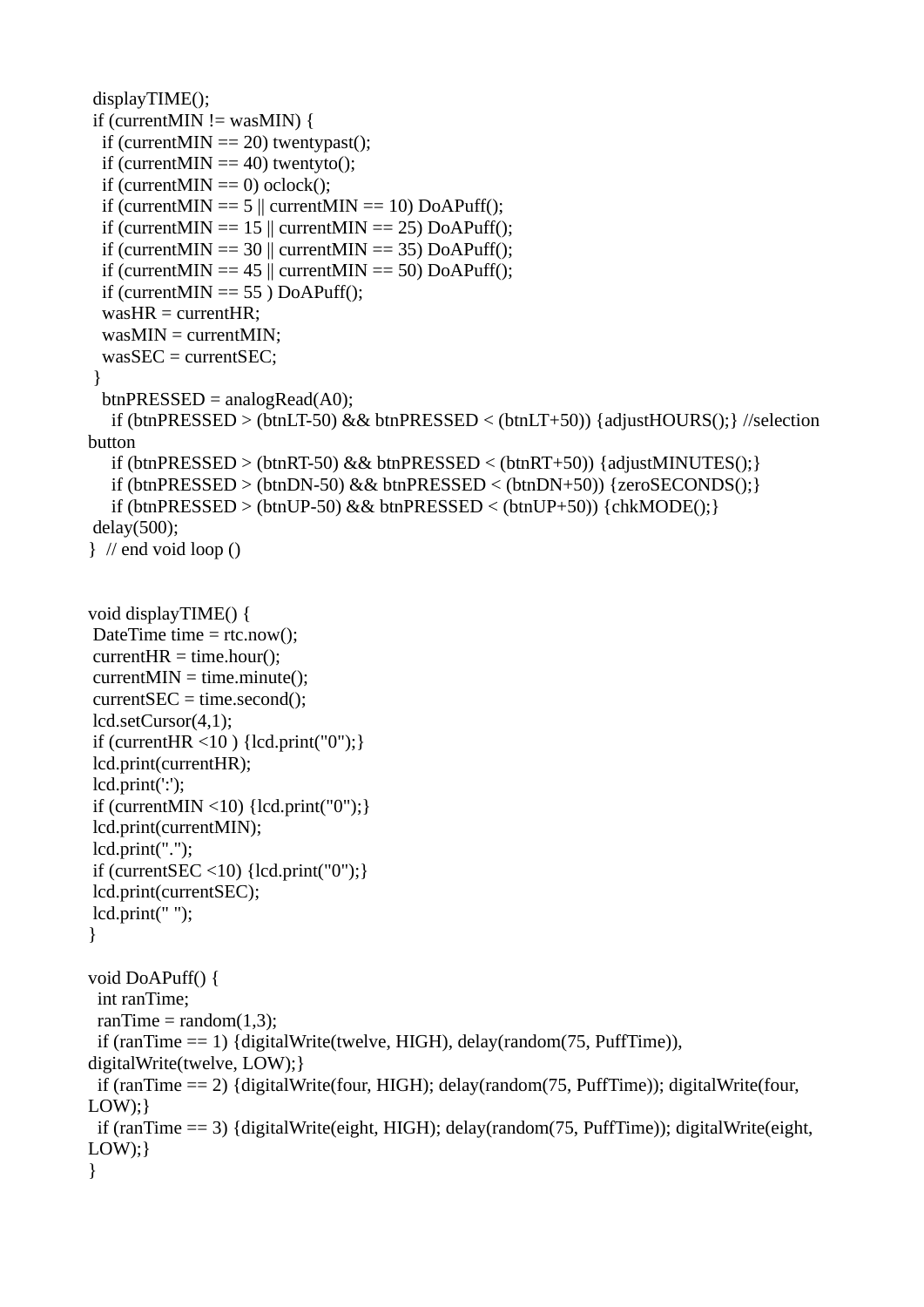```
void twentypast() {
  checkHR();
  delay(PuffWait), 
  digitalWrite(four, HIGH), delay(PuffTime*1.5), digitalWrite(four, LOW);
}
void twentyto() {
  checkHR();
  delay(PuffWait),
  digitalWrite(eight, HIGH), delay(PuffTime*1.5), digitalWrite(eight, LOW);
}
void oclock() {
  checkHR();
  delay(PuffWait ),
  digitalWrite(twelve, HIGH), delay(PuffTime*1.5), digitalWrite(twelve, LOW);
}
void checkHR() {
  delay(1000);
 if (currentHR == 1 \parallel currentHR == 13) oneoclock();
 if (currentHR == 2 || currentHR == 14) twooclock();
 if (currentHR == 3 || currentHR == 15) fouroclock();
 if (currentHR == 4 \parallel currentHR == 16) fouroclock();
 if (currentHR == 5 \parallel currentHR == 17) fiveoclock();
 if (current HR = = 6 || current HR = = 18) eightoclock();
 if (currentHR == 7 || currentHR == 19) sevenoclock();
 if (current HR = = 8 \parallel current HR = = 20) eightoclock();
 if (currentHR == 9 || currentHR == 21) nineoclock();
 if (currentHR == 10 || currentHR == 22) tenoclock();
 if (currentHR == 11 \parallel currentHR == 23) elevenoclock();
 if (currentHR == 12 \parallel currentHR == 0) twelveoclock();
}
void oneoclock() {
   digitalWrite(twelve, HIGH); delay(PuffTime); digitalWrite(twelve, LOW); delay(PuffWait);
   digitalWrite(twelve, HIGH); delay(PuffTime); digitalWrite(twelve, LOW); delay(PuffWait);
   digitalWrite(twelve, HIGH); delay(PuffTime); digitalWrite(twelve, LOW); delay(PuffWait);
   digitalWrite(four, HIGH); delay(PuffTime); digitalWrite(four, LOW);
}
void twooclock() {
   digitalWrite(twelve, HIGH); delay(PuffTime); digitalWrite(twelve, LOW); delay(PuffWait);
   digitalWrite(twelve, HIGH); delay(PuffTime); digitalWrite(twelve, LOW); delay(PuffWait);
   digitalWrite(four, HIGH); delay(PuffTime); digitalWrite(four, LOW); delay(PuffWait);
   digitalWrite(four, HIGH); delay(PuffTime); digitalWrite(four, LOW);
}
void threeoclock() {
   digitalWrite(twelve, HIGH); delay(PuffTime); digitalWrite(twelve, LOW); delay(PuffWait);
   digitalWrite(four, HIGH); delay(PuffTime); digitalWrite(four, LOW); delay(PuffWait);
```
digitalWrite(four, HIGH); delay(PuffTime); digitalWrite(four, LOW); delay(PuffWait);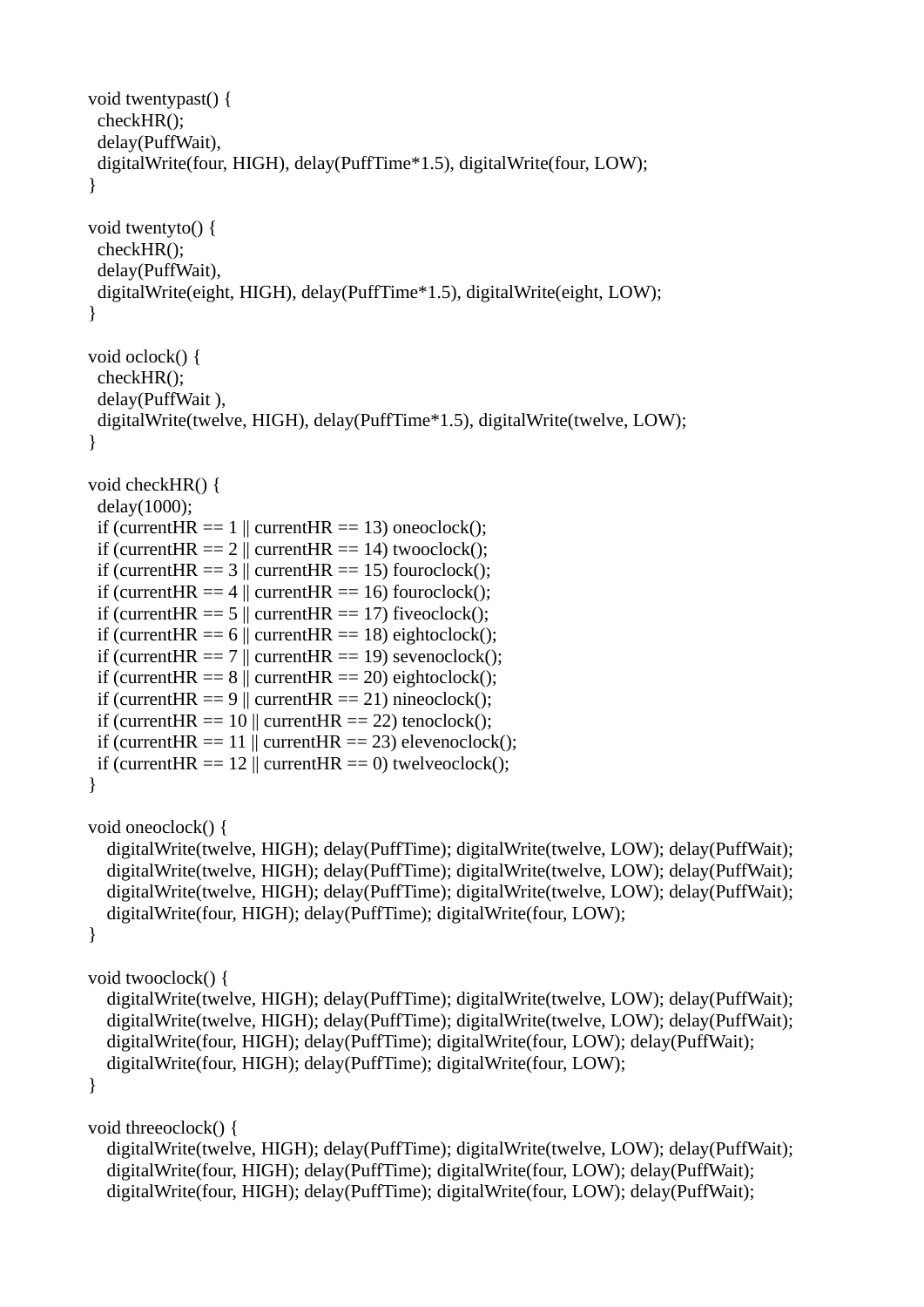```
 digitalWrite(four, HIGH); delay(PuffTime); digitalWrite(four, LOW);
}
void fouroclock() {
   digitalWrite(four, HIGH); delay(PuffTime); digitalWrite(four, LOW); delay(PuffWait);
   digitalWrite(four, HIGH); delay(PuffTime); digitalWrite(four, LOW); delay(PuffWait);
   digitalWrite(four, HIGH); delay(PuffTime); digitalWrite(four, LOW); delay(PuffWait);
   digitalWrite(four, HIGH); delay(PuffTime); digitalWrite(four, LOW);
}
void fiveoclock() {
   digitalWrite(four, HIGH); delay(PuffTime); digitalWrite(four, LOW); delay(PuffWait);
   digitalWrite(four, HIGH); delay(PuffTime); digitalWrite(four, LOW); delay(PuffWait);
   digitalWrite(four, HIGH); delay(PuffTime); digitalWrite(four, LOW); delay(PuffWait);
   digitalWrite(eight, HIGH); delay(PuffTime); digitalWrite(eight, LOW);
}
void sixoclock() {
   digitalWrite(four, HIGH); delay(PuffTime); digitalWrite(four, LOW); delay(PuffWait);
   digitalWrite(four, HIGH); delay(PuffTime); digitalWrite(four, LOW); delay(PuffWait);
   digitalWrite(eight, HIGH); delay(PuffTime); digitalWrite(eight, LOW); delay(PuffWait);
   digitalWrite(eight, HIGH); delay(PuffTime); digitalWrite(eight, LOW);
}
void sevenoclock() {
   digitalWrite(four, HIGH); delay(PuffTime); digitalWrite(four, LOW); delay(PuffWait);
   digitalWrite(eight, HIGH); delay(PuffTime); digitalWrite(eight, LOW); delay(PuffWait);
   digitalWrite(eight, HIGH); delay(PuffTime); digitalWrite(eight, LOW); delay(PuffWait);
   digitalWrite(eight, HIGH); delay(PuffTime); digitalWrite(eight, LOW);
}
void eightoclock() {
   digitalWrite(eight, HIGH); delay(PuffTime); digitalWrite(eight, LOW); delay(PuffWait);
   digitalWrite(eight, HIGH); delay(PuffTime); digitalWrite(eight, LOW); delay(PuffWait);
   digitalWrite(eight, HIGH); delay(PuffTime); digitalWrite(eight, LOW); delay(PuffWait);
   digitalWrite(eight, HIGH); delay(PuffTime); digitalWrite(eight, LOW);
}
void nineoclock() {
   digitalWrite(eight, HIGH); delay(PuffTime); digitalWrite(eight, LOW); delay(PuffWait);
   digitalWrite(eight, HIGH); delay(PuffTime); digitalWrite(eight, LOW); delay(PuffWait);
   digitalWrite(eight, HIGH); delay(PuffTime); digitalWrite(eight, LOW); delay(PuffWait);
   digitalWrite(twelve, HIGH); delay(PuffTime); digitalWrite(twelve, LOW);
}
void tenoclock() {
   digitalWrite(eight, HIGH); delay(PuffTime); digitalWrite(eight, LOW); delay(PuffWait);
   digitalWrite(eight, HIGH); delay(PuffTime); digitalWrite(eight, LOW); delay(PuffWait);
   digitalWrite(eight, HIGH); delay(PuffTime); digitalWrite(eight, LOW); delay(PuffWait);
   digitalWrite(twelve, HIGH); delay(PuffTime); digitalWrite(twelve, LOW);
}
```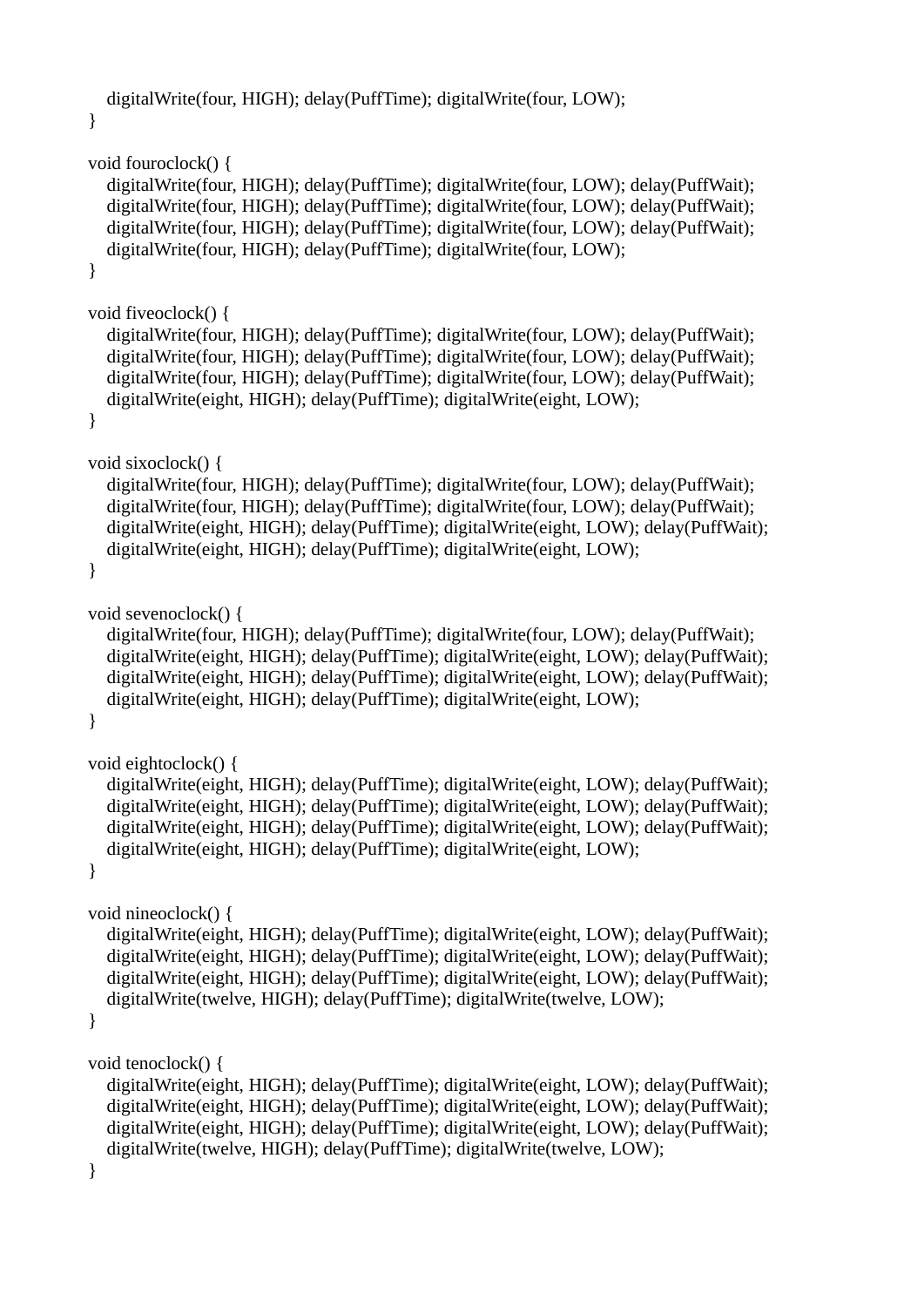```
void elevenoclock() {
   digitalWrite(eight, HIGH); delay(PuffTime); digitalWrite(eight, LOW); delay(PuffWait);
   digitalWrite(twelve, HIGH); delay(PuffTime); digitalWrite(twelve, LOW); delay(PuffWait);
   digitalWrite(twelve, HIGH); delay(PuffTime); digitalWrite(twelve, LOW); delay(PuffWait);
   digitalWrite(twelve, HIGH); delay(PuffTime); digitalWrite(twelve, LOW);
}
void twelveoclock() {
   digitalWrite(twelve, HIGH); delay(PuffTime); digitalWrite(twelve, LOW); delay(PuffWait);
   digitalWrite(twelve, HIGH); delay(PuffTime); digitalWrite(twelve, LOW); delay(PuffWait);
   digitalWrite(twelve, HIGH); delay(PuffTime); digitalWrite(twelve, LOW); delay(PuffWait);
   digitalWrite(twelve, HIGH); delay(PuffTime); digitalWrite(twelve, LOW);
}
void adjustHOURS() {
   while (btnPRESSED<2000){
   lcd.setCursor(0,0);
   lcd.print(" Adjust Hours ");
  DateTime time = rtc.now();
  currentHR = time.hour();btnPRESSED = analogRead(A0);
    displayTIME();
    if (btnPRESSED > (btnUP-50) && btnPRESSED < butD+50 { //UP button
    currentHR = currentHR+1; if(currentHR>23) {currentHR=0; }
     }
   if (btnPRESSED > (btnDN-50) && btnPRESSED < (btnDN+50)}
     currentHR = currentHR-1; if(currentHR<0) {currentHR=23;}
     }
    rtc.adjust(DateTime(time.year(), time.month(), time.day(), currentHR, time.minute(), 
time.second())); //update clock
    displayTIME();
    if (btnPRESSED < (btnRT+50)) {adjustMINUTES();} // RIGHT button
   if (btnPRESSED > (btnSET-50) && btnPRESSED < (btnSET+50)) {return;} // SELECT
button
   btnPRESED = 1000:
    delay(750); 
  }
}
void adjustMINUTES() {
   while (btnPRESSED<2000){ 
   lcd.setCursor(0,0);
   lcd.print(" Adjust Minutes");
  DateTime time = rtc.now();
  currentMIN = time.minute(); btnPRESSED = analogRead(buttonPRESSED);
    displayTIME(); 
   if (btnPRESSED > (btnUP-50) && btnPRESSED < (btnUP+50)} {
       currentMIN = currentMIN+1; if(currentMIN>59) {currentMIN=0;}
     }
   if (btnPRESSED > (btnDN-50) && btnPRESSED < (btnDN+50)} {
     currentMIN = currentMIN-1; if(currentMIN<0) {currentMIN=59;}
```